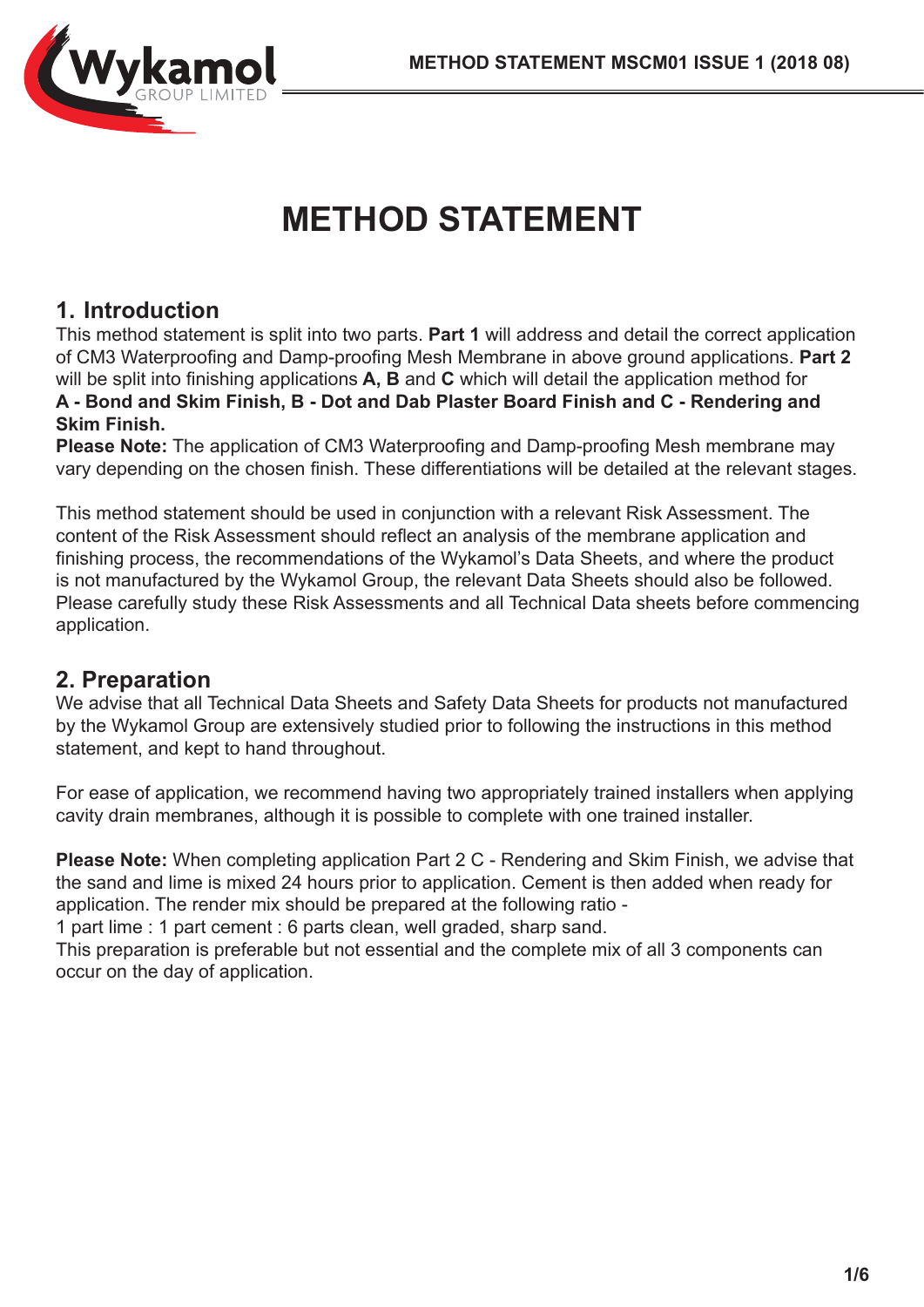

# **3. Tools, Materials and PPE**

| Tools:                                                                                                                                                                                                                                                                                                                                                                                                                            | <b>Materials:</b>                                                                                                                                                                                                                                                                                                                                                                                       |
|-----------------------------------------------------------------------------------------------------------------------------------------------------------------------------------------------------------------------------------------------------------------------------------------------------------------------------------------------------------------------------------------------------------------------------------|---------------------------------------------------------------------------------------------------------------------------------------------------------------------------------------------------------------------------------------------------------------------------------------------------------------------------------------------------------------------------------------------------------|
| Good quality 110V SDS Hammer Drill<br><b>Rubber Mallet or Club Hammer</b><br><b>Stanley Knife with spare blades</b><br><b>Cutting shears</b><br><b>Tape Measure</b><br><b>Long Spirit Level</b><br>8 mm SDS Drill Bits<br><b>Clean Rags</b><br><b>Drywall or Plasterboard Saw</b><br><b>Mixing Paddle</b><br><b>Mixing Bucket</b><br><b>Plastering Float and Board</b><br><b>Wire Scratcher</b><br><b>Warm Air Gun (optional)</b> | CM3 Mesh Membrane 1 m x 10 m<br><b>Wykamol Fibre Tape</b><br><b>Wykamol Double Sided Tape</b><br><b>Wykamol CM Plaster Plugs</b><br><b>Wykamol CM Plaster Plug Seals</b><br><b>Gyproc DriWall Adhesive (or similar -</b><br>must be moisture resistant)<br>Thistle Multi-Finish Plaster (or similar)<br><b>Thistle Bonding Coat (or similar)</b><br><b>British Gypsum Plaster Board (or</b><br>similar) |

#### **Personal Protective Equiptment**

- **• Hard Hat**
- **• High Visibility Jacket**
- **• Protective Eyewear**
- **• Facemask / Dustmask**
- **• Steel Toe Cap Boots**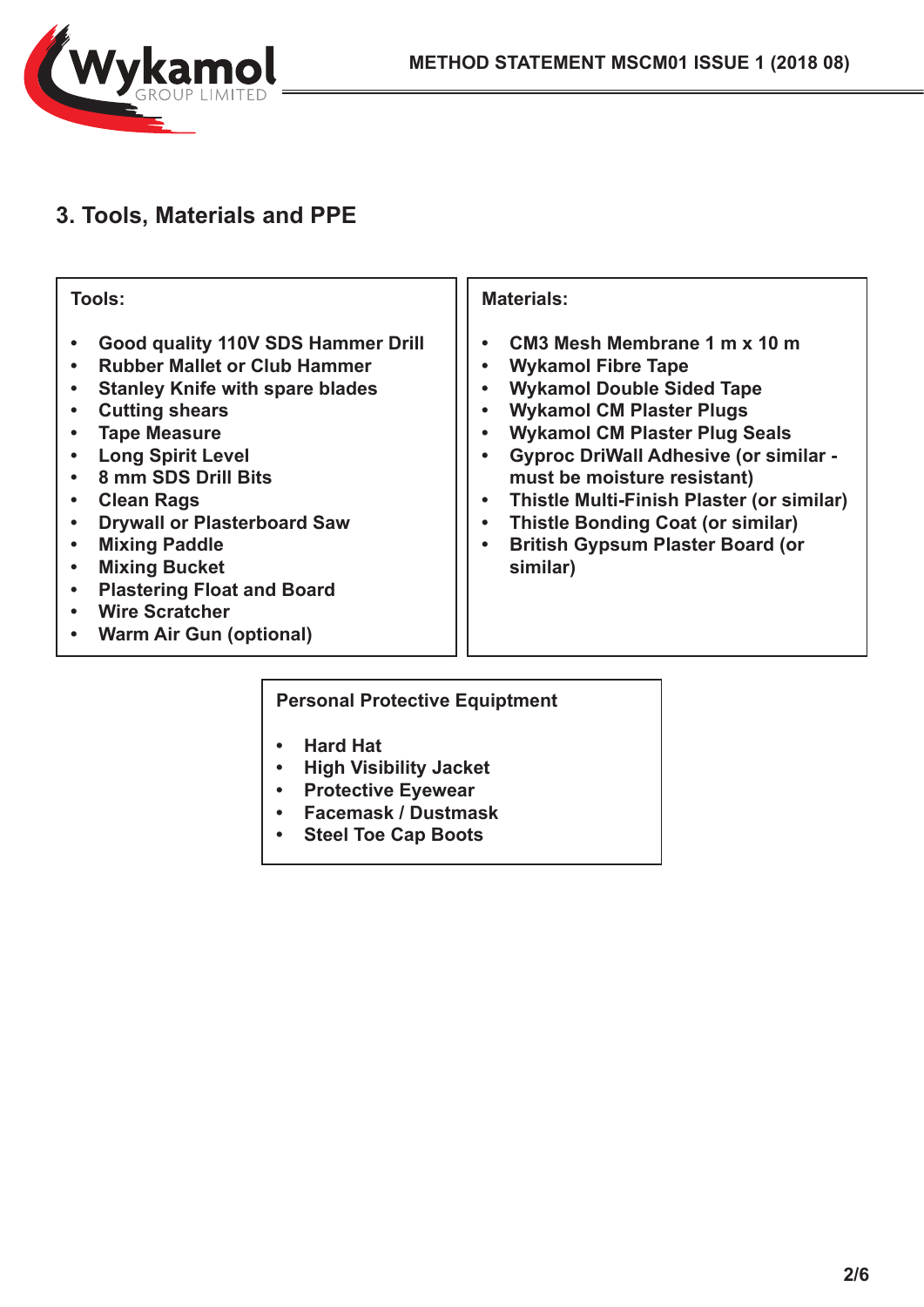

## **4. PART 1 - CM3 Waterproofing and Damp-proofing Mesh Membrane Application**

- 1. Measure the wall area to which the CM3 Mesh Membrane will be applied.
- 2. The membrane will be hung in long, vertical strips from ceiling to floor, as you would apply wallpaper. Bear this in mind when cutting the membrane to size. Cut the membrane to the correct size using shears.
- 3. Membrane is applied with studs facing the wall and mesh facing outwards. Starting at the top of the membrane strip, drill an 8 mm hole, to a depth of 65 mm, through the centre of the stud where the first fixing is required.
- 4. In above ground applications, Wykamol CM Plaster Plugs are used to fix the mesh membrane in place. When applying the membrane to a wall with visible signs of dampness, ensure the CM Plaster Plugs are installed with the tailor made waterproof seal around the head. Drive the fixing home with a rubber mallet or club hammer.
- 5. Centres between fixings should be no larger than 250 300 mm in size. **N.B**. If a render finish is to be used on the mesh membrane, centres should be no larger than 150 mm. When applying fixings, ensure the membrane remains tight to the wall so that subsequent finishes can be applied smooth.
- 6. Repeat steps 3-5 with the second vertical strip of membrane. Do not overlap the membrane strips, ensure they are butt jointed ready for sealing with appropriate tapes.
- 7. Apply Wykamol Fibre Tape, neatly and evenly, along the butt joint where the two membrane strips meet. In cold conditions, use a warm air gun to ensure complete adhesion of the tape to the membrane.
- 8. Do not bend CM3 Mesh Membrane around internal or external corners. Cut the membrane at the corner and butt joint with another membrane strip. Seal with fibre tape as in Step 7. The same steps should be taken when applying CM3 Mesh Membrane around window and door reveals.
- 9. Repeat steps 3-7 until all walls are covered in CM3 Mesh Membrane.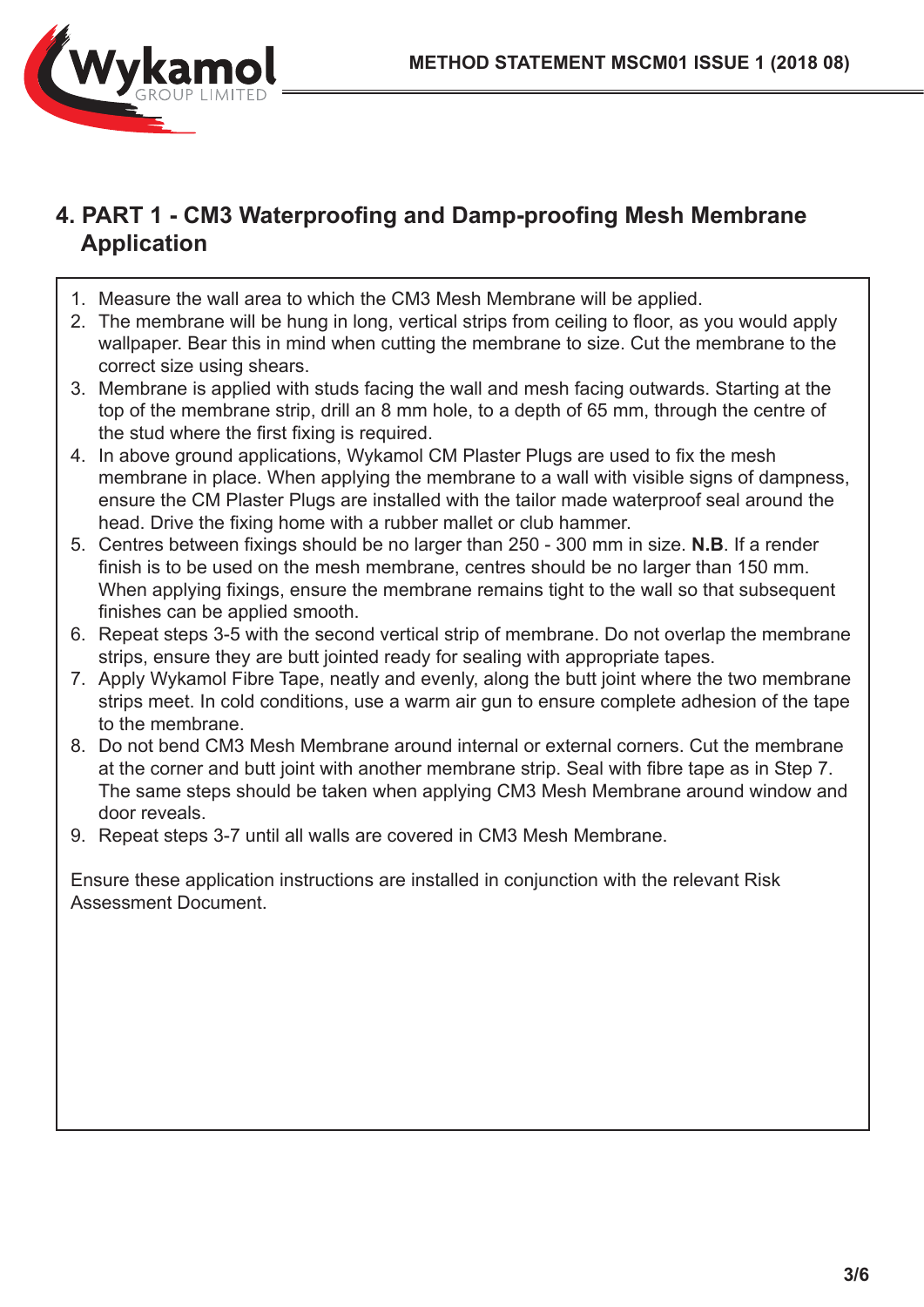

## **5. PART 2A - Application of Direct Bond and Plaster Skim Finish on to CM3 Mesh Membrane**

**Please Note:** Plastering should be completed in accordance with good plastering practice, as described in

BS 8481:2006, BS EN 13914-2:2005

For dot and dab plaster board finishes please see **PART 2B**. For render finishes please see **PART 2C.**

- 1. Using a clean mixing paddle and bucket, prepare the Thistle Bonding Coat, as per manufacturers instructions.
- 2. Apply a scratch coat with the Thistle Bonding Plaster at a depth of 6 7 mm. Ensure the plaster is well worked into the mesh, using a wire scratcher if necessary, and leave to dry for approx. 24 hours. Any hairline cracking should occur at this stage as the plaster bonds with the mesh and dries out.
- 3. Apply a second coat of Thistle Bonding Plaster at 6 7 mm. Lightly scratch the coat ready for skim finish and leave to dry for approx. 24 hours.
- 4. Using a clean mixing paddle and bucket, prepare the Thistle Multi-Finish Plaster, as per manufacturers instructions.
- 5. Apply the top coat at a 2 mm thickness.
- 6. Ensure the plaster has completely dried out before applying decorative finishes.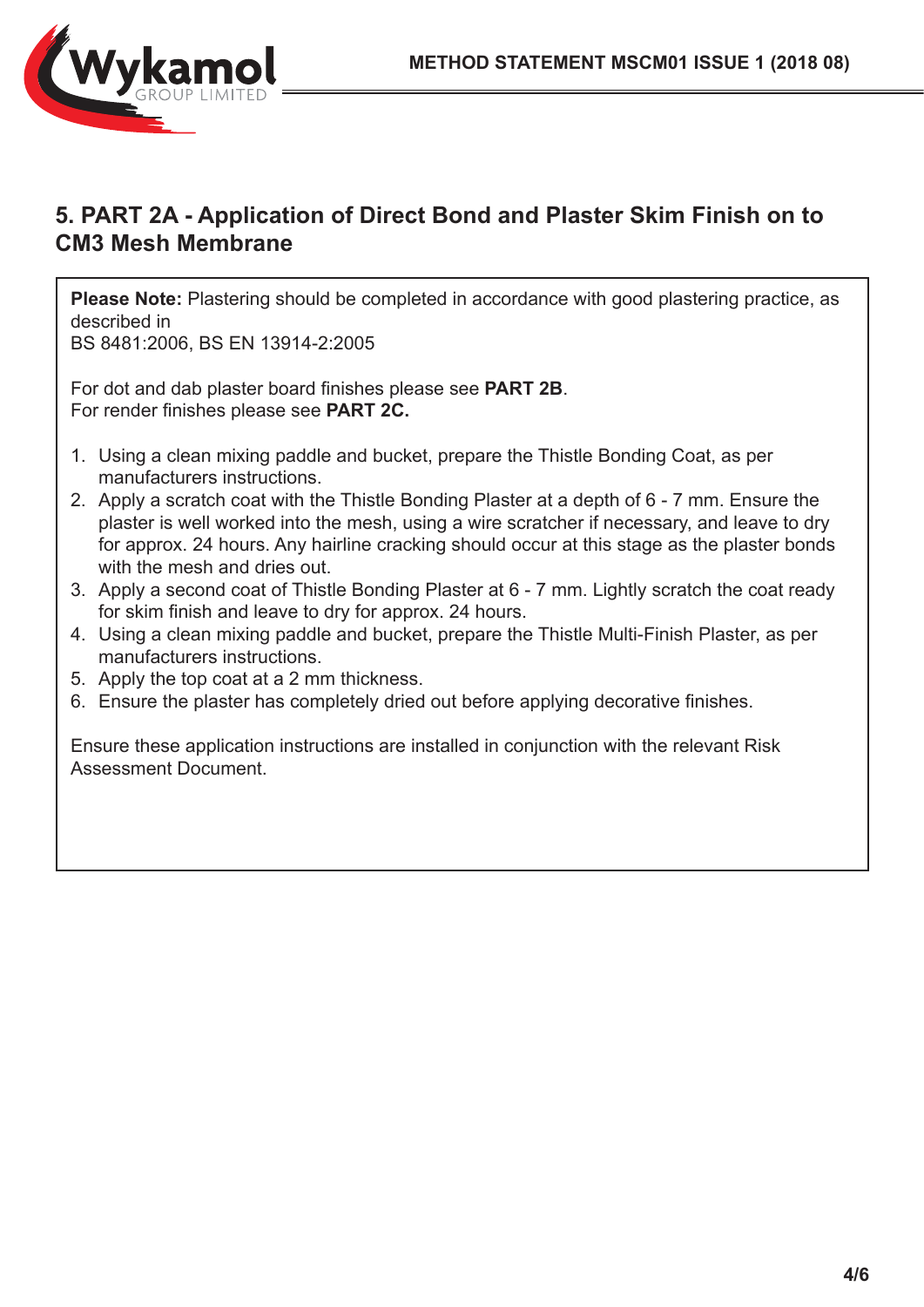

## **6. PART 2B - Application of Dot and Dab Plaster Board with Plaster Skim Finish on to CM3 Mesh Membrane**

**Please Note:** Plastering should be completed in accordance with good plastering practice, as described in BS 8481:2006, BS EN 13914-2:2005. Please also make reference to application of dabs in documents BS 8212 and BS 8000. For Direct Bond and Plaster Skim Finish please see **PART 2A**. For render finishes please see **PART 2C.**

- 1. Measure the wall area to which the plaster board will be applied. Cut the board down to size using a Drywall or Plasterboard saw.
- 2. Using a clean mixing paddle and bucket, prepare the Gyproc DriWall Adhesive, as per manufacturers instructions. Only mix enough adhesive for one plasterboard at a time to ensure the adhesive stays fresh and ready for use.
- 3. Apply dabs of the adhesive in a regular pattern on the CM3 Mesh Membrane. The dabs of adhesive should cover 50% of the membrane and give a minimum contact area of 20% between the board and the mesh. Dabs should be approx. 25 mm wide and 50 mm thick.
- 4. While the adhesive is still wet, push the plaster board onto the dabs and gently tap the board with a Rubber Mallet or Club Hammer. The board should now adhere to the membrane without support.
- 5. Place a long spirit level along the face of the board and gently tap and adjust the board until level.
- 6. Repeat steps 2-5 until all the mesh is covered with plasterboard. Please refer to manufacturers instruction for drying time of adhesive.
- 7. Using a clean mixing paddle and bucket, prepare the Thistle Multi-Finish Plaster, as per manufacturers instructions.
- 8. Apply the top coat at a 2 mm thickness.
- 9. Ensure the plaster has completely dried out before applying decorative finishes.